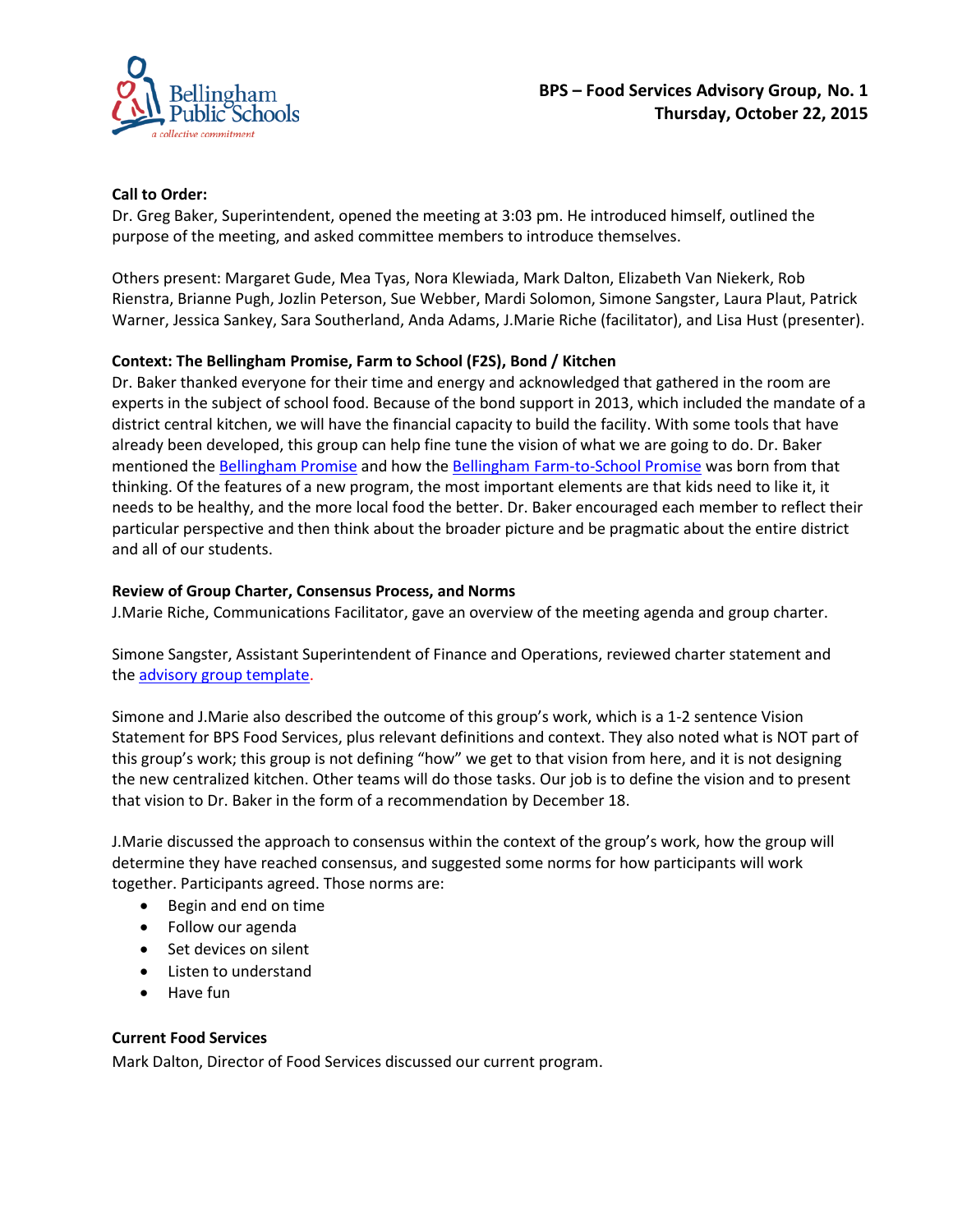

Mardi Solomon, Farm-to-School Advisory Group member, shared highlights of the Farm-to-School Promise Mardi and the Harvest of the Month program.

# **Small Group Discussion**

J.Marie had the group split into twos and threes to reflect on what they heard in the presentations by Mark and Mardi and identify questions. The group reconvened and discussed. Basic themes that emerged:

- Current participation of free and reduced students
- Government requirements for what must be offered and what students must take
- Culture change what kids want to eat, what teachers are teaching, what food services staff want and can cook
- Overarching structural values about quality food choice
- The amount of time students are given to eat

## **Site visits and Focus Groups**

Simone Sangster gave an overview of site visits made to schools/kitchens in California and Colorado. To encourage visioning, Simone asked everyone to look at the handout of a [picture of a blackboard](https://bellinghamschools.org/sites/default/files/Berkeley%20chalkboard.pdf) taken at the Edible School Yard at Berkeley.

Lisa Hust, Communications Technician, gave an overview from seven focus groups (comprised of district parents, students, staff, and community members).

# **Small Group Discussion**

J.Marie had the group split into twos and threes to reflect on what they heard in the presentations by Simone and Lisa and identify questions. The group reconvened and discussed. Basic themes that emerged:

- Time students are given to eat their meals
- Cafeteria time being considered instructional time
- Challenge of sourcing local products
- Flexibility about what is served and addressing allergies is tricky with the central kitchen model

# **Homework Assignments**

J.Marie asked group members to review in detail the Farm-to-School Promise and indicated an email would follow the meeting with attachments to review in detail: [Site Visit](https://bellinghamschools.org/sites/default/files/SiteVisit%20Report21oct15.pdf) Report, [Focus Group Reports,](https://bellinghamschools.org/sites/default/files/Focus%20Groups%20Report.pdf) Chef Ann [Video](http://www.chefannfoundation.org/)

# **Debrief**

J.Marie asked the group for feedback about what worked well today and what might be different next time.

Worked well:

- Agenda development and staying on track
- Dream come true (to get to do this work)